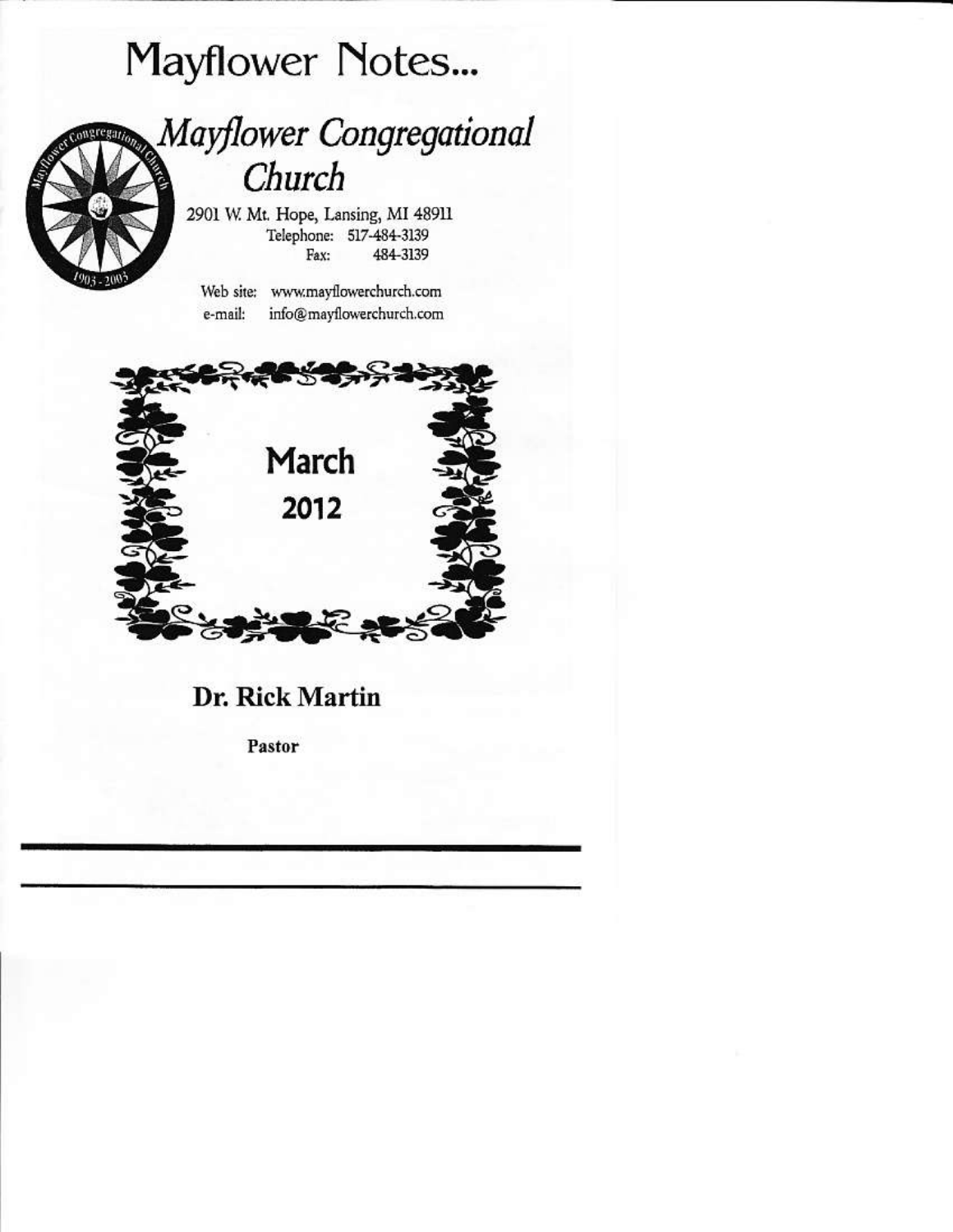Dates to remember in March... March 10 Second Saturday Supper March 11 Daylight Savings Time begins March 15 Mayflower Notes deadline March 17 Corned beef Dinner 5:30 pm March 18 Missions Sunday March 24 Italian Dinner and Talent Show 5:30 p.m. March 25 Last day to order an Easter Lily Hatnick

Head Usher Naida Kenyon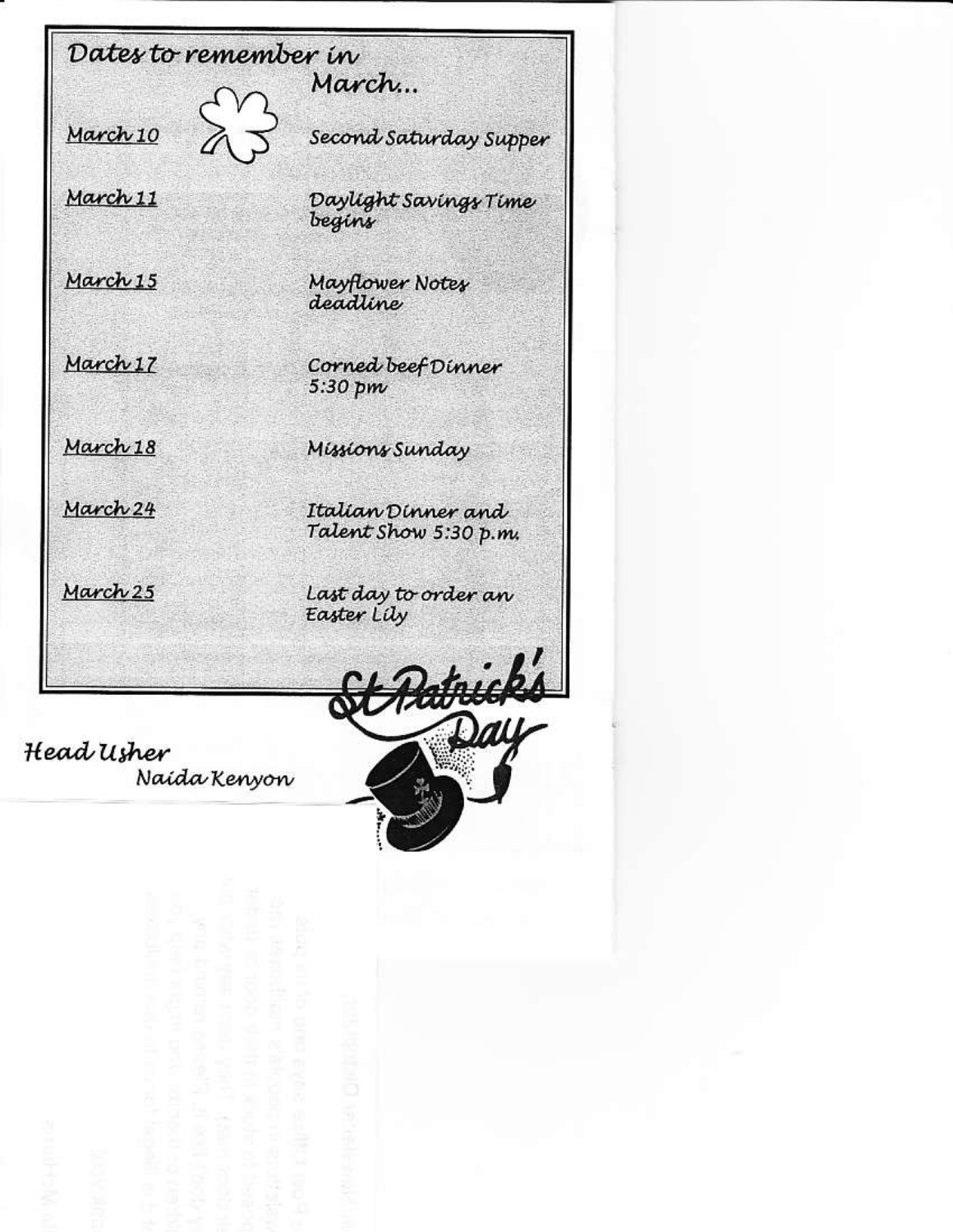## From the Pastor's Desk

One thing people like about Michigan is the four seasons we experience every year. The season I would love to live in year around is summer. However, the season I "like" the most is spring. Spring is full of hope and the renewing of life and nature turning from drab brown/grey to green and colorful and warm sunshine. I love the first day we get to open the windows of the house and the anticipation of the first day on the golf course.

I also enjoy those spring times we experience in Jesus. Sometimes our walk with God is like winter: cold, gloomy, icy, snowy, and it takes a lot of extra energy just to get through the day. We get weighed down with the cares of life, stresses of work, loss of loved ones, tight budgets in a rough economy, unexpected expenses and other tests, trials and tribulations. It isn't always fun and games (harps and halos) serving the Lord.

Winter doesn't last forever - it just seems like it. Spring comes in nature and times of refreshing come from the Lord Jesus. Even though it has been a mild winter by Michigan standards, I am ready for spring. And I am always ready for Jesus' times of refreshing. May you experience both in the immediate future. See you on the golf course!

#### Acts 3:19

Repent, then, and turn to God, so that your sins may be wiped out, that times of refreshing may come from the Lord.

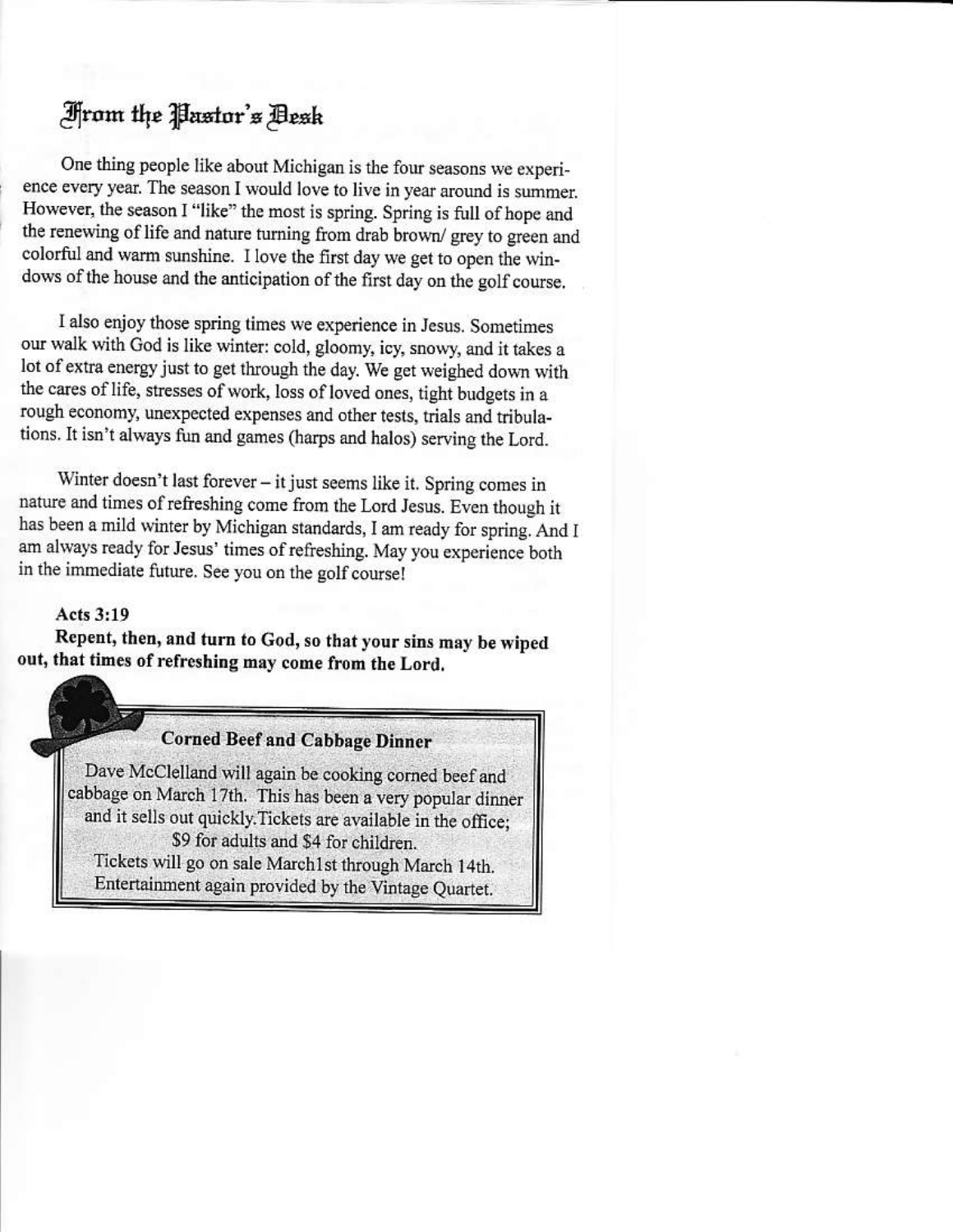#### Lay Leader's Message

I am sitting in the living room gazing out the back window that overlooks the woodlot behind our yard. Three deer are foraging for something to eat in the cold, meager surroundings that characterize this time of year. This is the time of year that typically begins to wear on me...it's cold and uncomfortable outdoors, sometimes more difficult to drive, and many of the days have a gray overcast devoid of luster. It makes me feel grateful that flannel sheets were invented! On these cold nights I can feel warmed and especially comforted when it's time to rest in preparation for the morning. The deer's plight out back today in the harsh environment underscores my thoughts about the flannel sheets. Likewise, we live in a time where the environment periodically seems a bit harsh. Economic uncertainty, political bickering by our nation's leaders, the local news, and our own personal problems can serve to wear us down and discourage. It is at times like this that I like to recall the lyrics from Dick and Melodie Tunney's popular song, In His Presence:

In His presence There is comfort In His presence There is peace When we seek the Father's heart We will find such blessed assurance In the presence of the Lord

These lyrics serve to remind us that no matter what else is transpiring in our lives and no matter how harsh the environment may be, that there is a place for us with God. A place of peace, comfort, warmth, and love. And when we seek and find that place with our Father, we transcend everything: our troubles, our personal differences, and our discomforts. As we approach Lent, may we all devote ample time in our pursuit of His presence in our lives.



Fred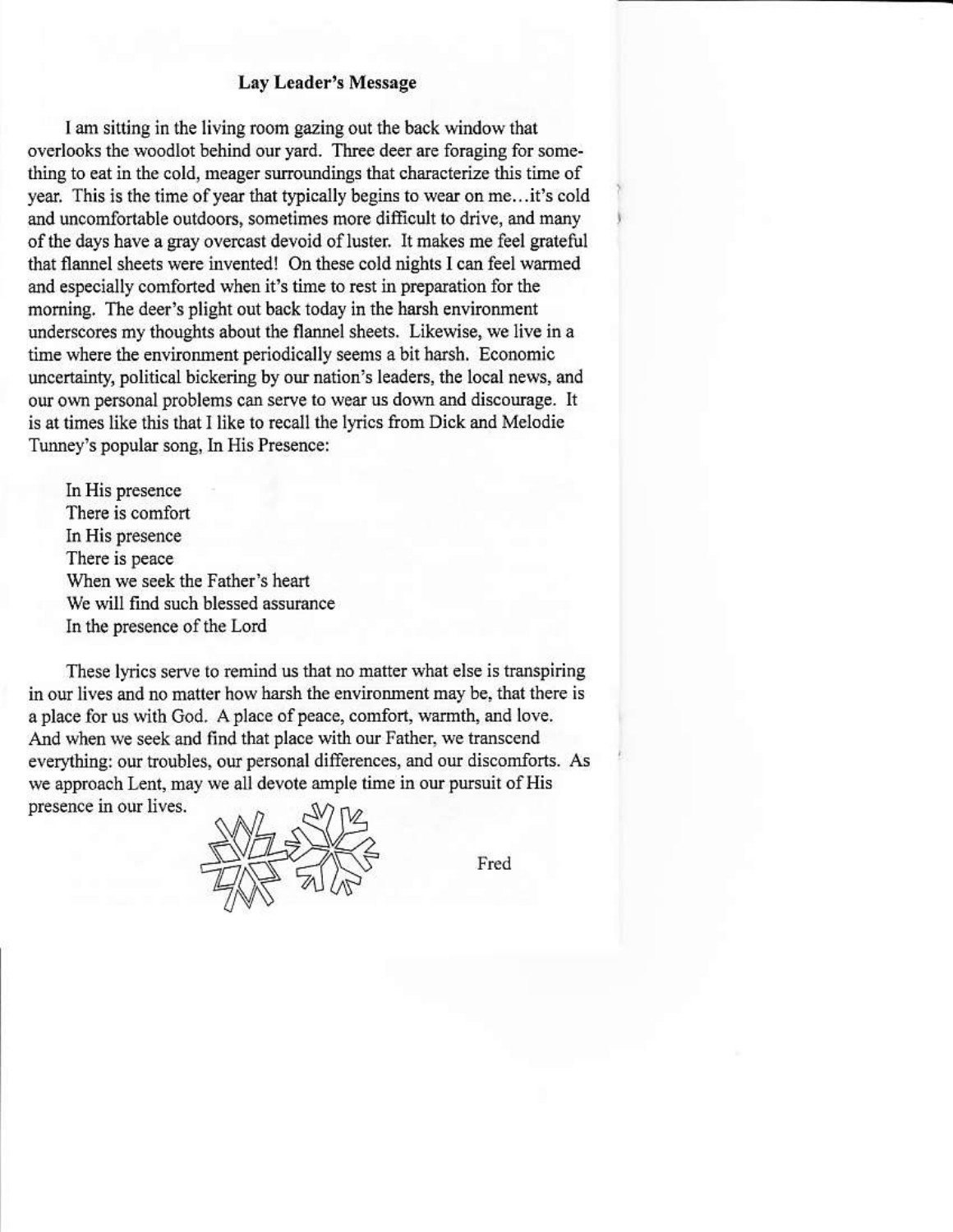#### **Mayflower Financial News**

Our January 2<sup>nd</sup> Saturday Chicken Dinner served 91 with a net profit of \$618.96

From donations received from December and January, \$ 642 was given to the Food Drop Project.



#### **Fund Balances:**

| Checking:             | \$12,268.11 |
|-----------------------|-------------|
| Bequest Funds Savings | 4,005.58    |
| Memorial Fund CD      | 5,477.79    |
| 12 Month CD           | 22,283.72   |
|                       | \$44.035.20 |

A more detailed report is available in the church's brochure rack

Linda

20

#### **Thrift Sale**

Another thrift sale to benefit the church treasury is coming on April 27 and 28. Please start your spring cleaning early and check around your house to find good, saleable things that you have around the house but don't really need any more. Remember, too, to invite friends, family, coworkers, etc., to donate items. We'll be glad to have them!

Plan to hold your stuff and bring it in any time after the Second Saturday Supper on April 14. We also need a lot of help to set up, run the sale, and clean up after the sale, so please mark your calendars now for that week. Set up dates and times will follow. See Lorraine to volunteer to help.